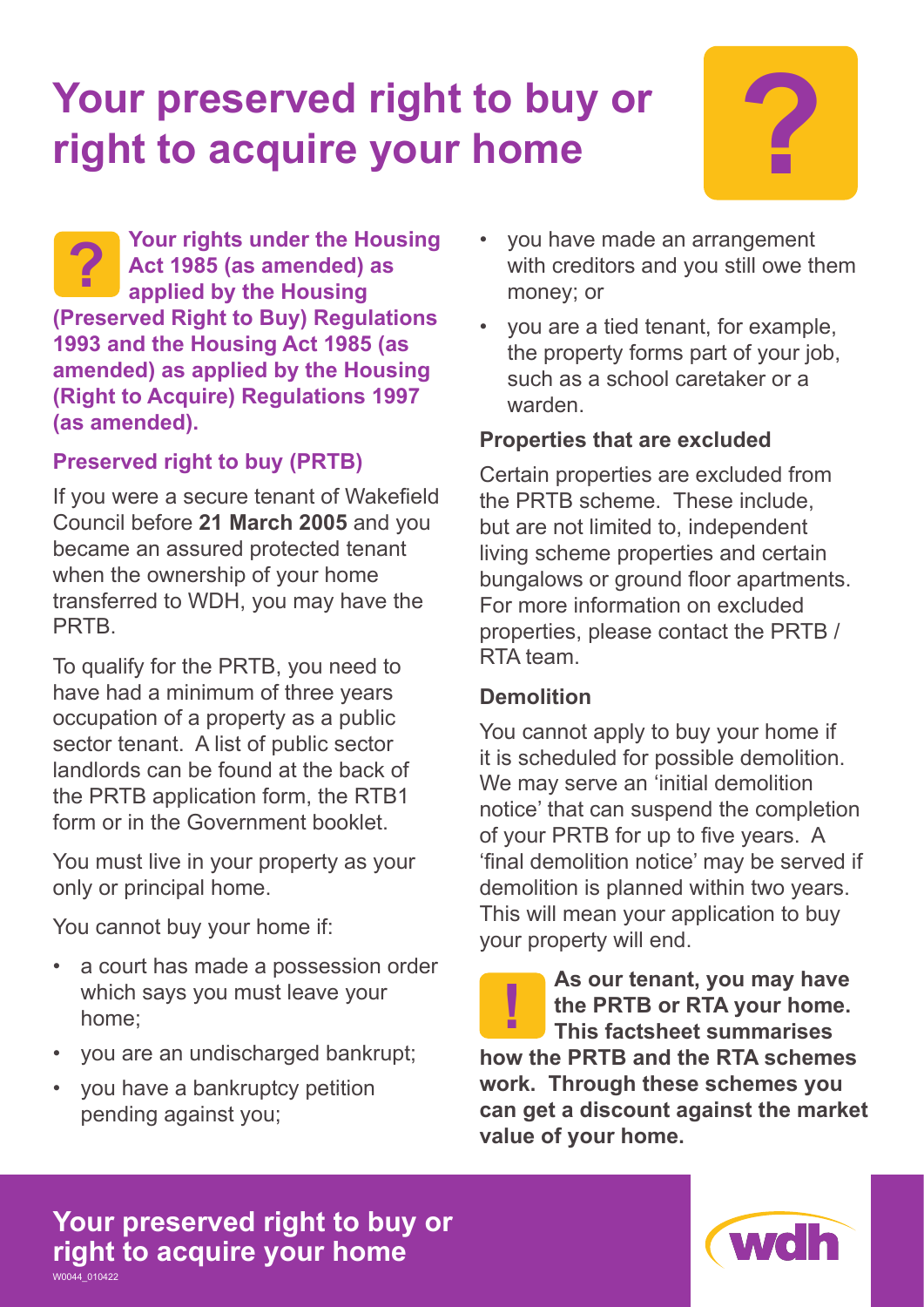Home ownership helps to create mixed and sustainable communities. We will uphold your rights under the law to buy your home and help you to fulfil your expectations. Please be aware however that once you buy your home you will be fully responsible for all repairs and maintenance costs, insurances, utilities, council tax and water bills and if you do not keep up payments on your mortgage and your home is repossessed you may find yourself homeless.

#### **Our service standards**

We will:

- provide you with detailed information and an appropriate application form within seven days of your request; and
- make a decision on your application within four weeks from when we receive all relevant information and are allowed access to your home.

#### **Antisocial behaviour**

A PRTB can be suspended or ended if a tenant, or their household or visitors, is / are engaging in antisocial behaviour or threatening to do so.

#### **How to get an application form - RTB1**

You can get an application form for the PRTB, in person from any of our service access points (addresses can be found on the 'Contact us' page of our website,) or by post, write to: WDH PRTB / RTA team using the address at the end of this factsheet.

Once completed, you will need to return your application to the same address to be processed. We will issue you with a receipt for the RTB1 form within seven working days.

We will let you know if you have the PRTB using form RTB2. You should receive this within four weeks of the date of your application, if we have all the relevant information and have been allowed access to your home.

If you do not have the PRTB you will be told why. If you disagree with this decision, you should get advice from a legal adviser. If your application is being refused because the property is suitable for the elderly, then you have a right of appeal to the Residential Property Tribunal Service. Information on how to do this is included with the RTB2 refusal notice.

Once you have submitted a PRTB application form you will be visited by one of our employees. Once your application has been received, you will only be able to have essential repairs carried out to your property and you will not be included in any improvement schemes that may have been planned at your home.

Once we have visited you, we will send your application, if admitted, to our valuation surveyor. A valuer will then visit your property and price it in line with the current market value, as at the date you submitted your PRTB application. The valuer will disregard any improvements you have made to your home.

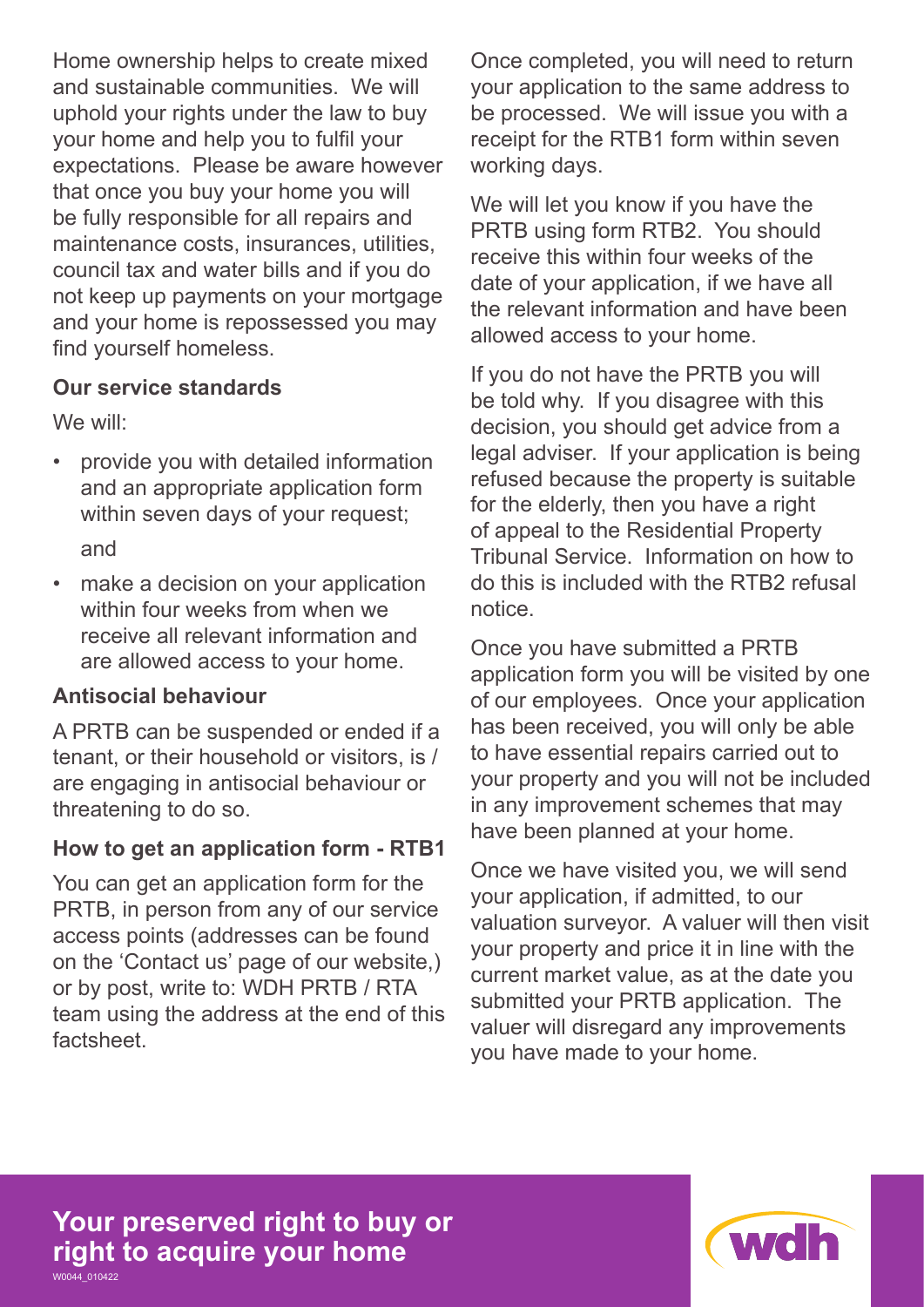For any improvements that may affect the safety or boundaries of your property, such as fencing and / or removal of walls for example, you must have already had our permission or this may cause a delay with your application. We will, however, include in the valuation any improvements carried out by ourselves or Wakefield Council.

We will issue you with an offer notice (Section 125 notice), within a further eight weeks, or twelve weeks if you are buying your property leasehold - that is, if it is an apartment or maisonette.

As a leaseholder you own the right to live in your home for a fixed number of years, up to a maximum of 125 years. If you should sell your home, the purchaser will buy the remaining years of the lease.

The 'offer notice' will contain all the relevant information you will need to help you decide if you want to go ahead with the purchase of your home. It will include:

- a description of your property, including a plan for identification purposes only;
- the current market value of your home;
- discount entitlement;
- the price at which you can buy your home;
- the terms and conditions of sale;
- any structural defects which the landlord is aware of;
- any service charges, improvement costs and remedial works where applicable;
- improvements to your property carried out by you and disregarded in the valuation; and
- the energy performance certificate (EPC) which tells you how energy efficient your home is.

# **Discount entitlement**

The longer you have been a tenant, the larger your percentage of discount, subject to the valuation of the property, the cost floor figure and the discount limit. You can count time spent as a tenant with other local authorities or registered social landlords (RSLs) and time spent in the armed forces. This is not an exhaustive list.

A full list of other public bodies, from which you can use your time spent as a tenant, can be found in the Department for Communities and Local Government (DCLG) booklet 'Want to make your home your own?'. You can get this by visiting the website, communities.gov.uk and searching under 'right to buy', from any WDH office or by visiting our website at **wdh.co.uk**

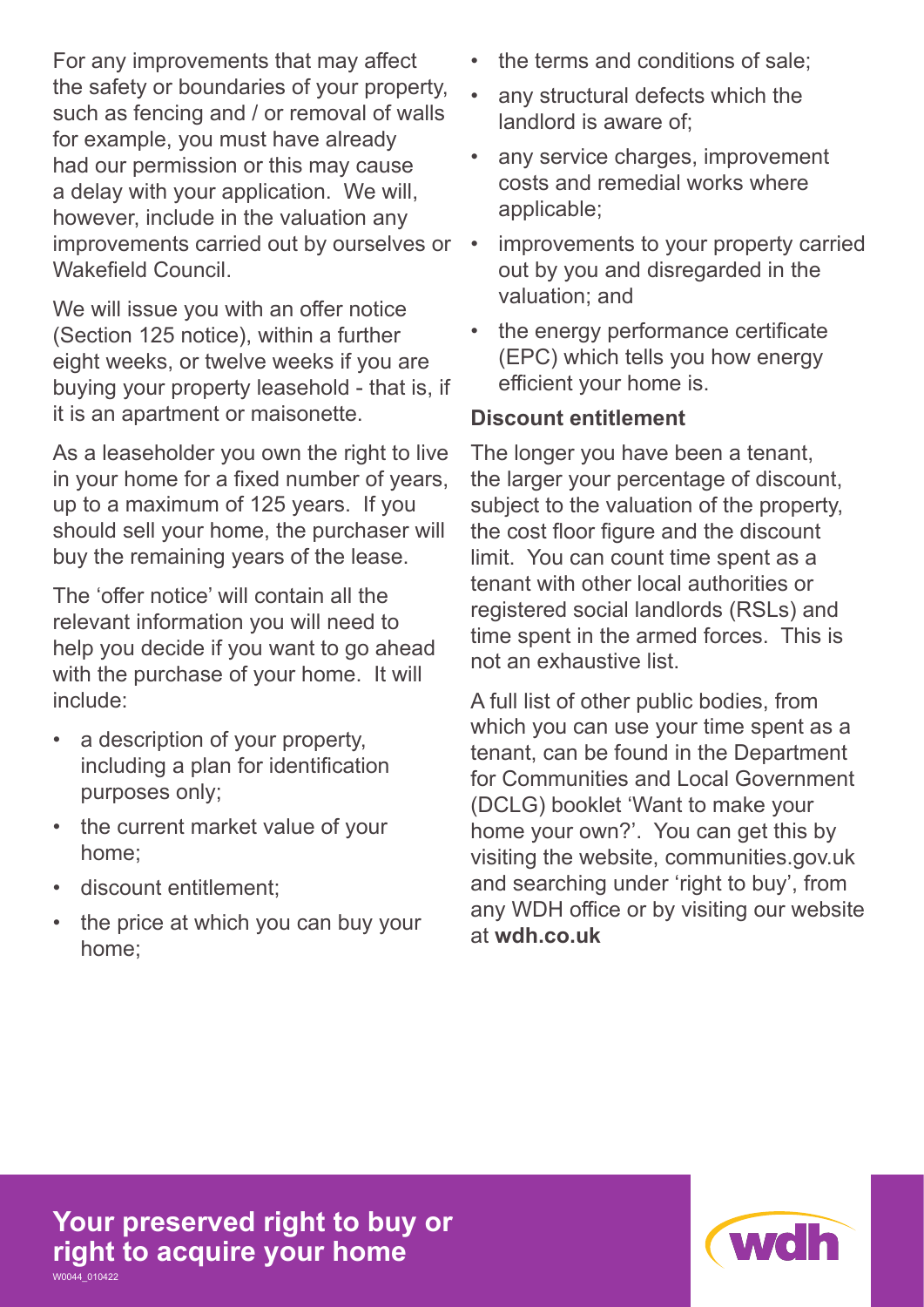Your discount entitlement is subject to limits, which are set by the Government. These allow you a maximum of 70% discount from the property value. The percentage you will receive depends on the number of years you have been a tenant. Once you have been a tenant of a house for five years you will receive 35% discount and then another 1% for each year you've been a tenant up to the maximum of 70% or 40 years. When you've been a tenant of an apartment or maisonette for five years you will receive 50% and then 2% for each year you've been a tenant up to the maximum of 70% or 15 years.

However, the discount you can receive overall is capped at a maximum of £87,200. This will be raised every April in line with inflation.

# **Qualifying period**

Applicants who were tenants with Wakefield Council when it transferred its stock to WDH on 21 March 2005 and have remained assured protected tenants with WDH since that time are eligible for PRTB and, for those tenants, the qualifying period is three years.

**You must remember that despite the qualifying periods, the maximum amount of discount you can get is £87,200 for PRTB subject to the maximum percentage discount limits outlined above. !**

## **Cost floor**

Your discount may be reduced if we have spent money on purchasing, building, repairing, improving or maintaining your property over the last 15 years. Under this cost floor rule, the discount you receive must not reduce the selling price below what has been spent on building, buying, repairing, improving or maintaining it.

If the cost of works over the 15 year period is more than the selling price of your home, your discount will be reduced.

## **Defective dwellings**

Certain properties have been designated as defective under Part 16 of The Housing Act 1985. This could be due to their design or construction and the value of the property will have been reduced due to the fact that the defects have become known.

If your home is designated defective, then we will tell you before you buy. You could have a problem getting a mortgage on this type of property and you should also be aware that you might have difficulty selling it on at a later date if you wish to move home.

# **Getting your own survey**

Once you have received your Section 125 Notice, we would suggest that you consider obtaining an independent survey from a qualified surveyor or structural engineer. Before you do this, you should ask how much it will cost as you will be responsible for this fee.

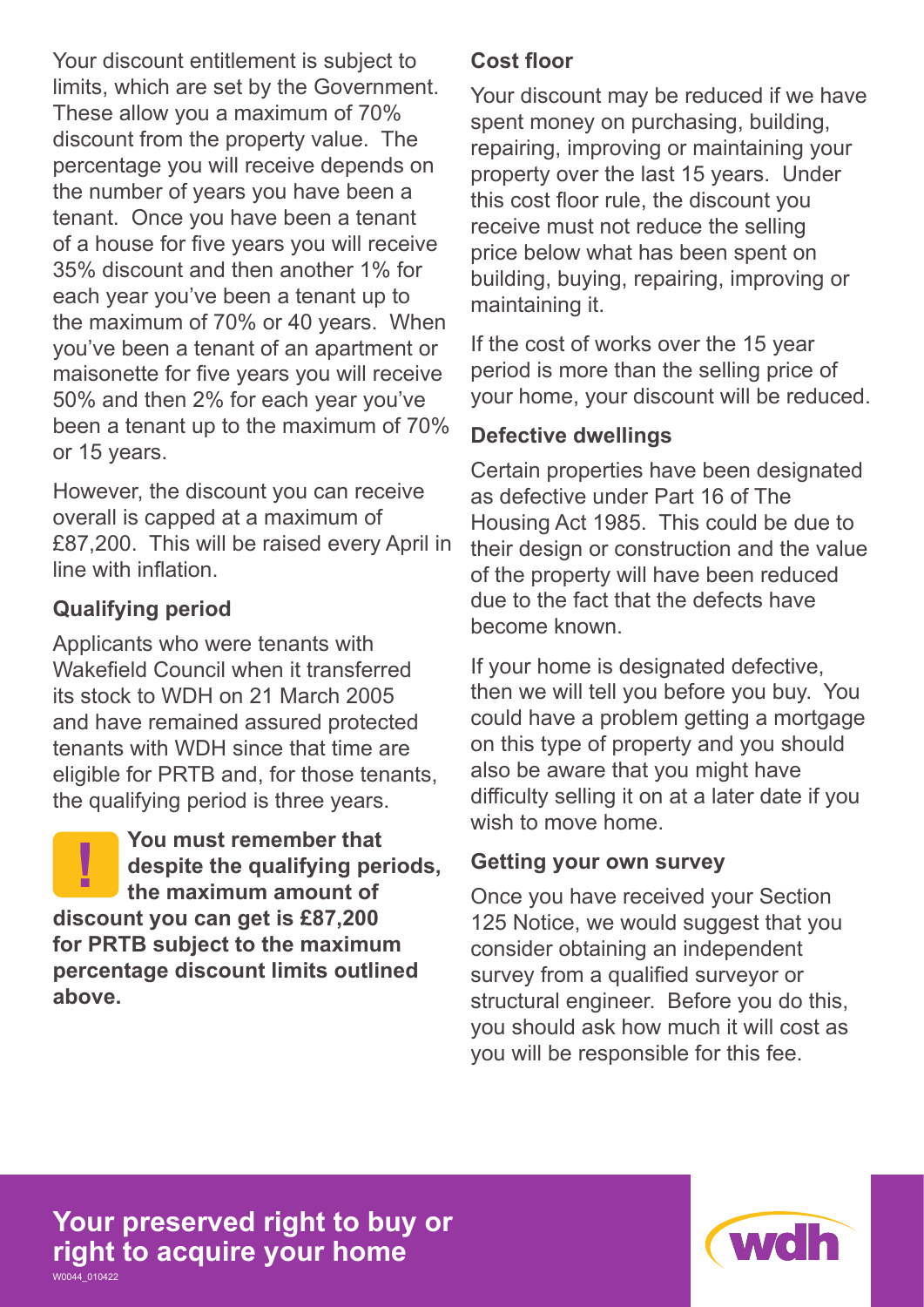# **Appealing the valuation**

If you are not happy with our valuation you do have the right to appeal to the district valuer who acts independently of both WDH and you. You must make this request in writing and within three months of receiving your offer notice. The district valuer will want to visit your property and you should give him or her copies of any surveys you have had carried out.

You need to be aware that once the district valuer has valued your property, both you and WDH must abide by this decision. It could be higher, lower or the same as the one reached by us. You will either have to accept this price or withdraw your application in writing.

# **Legal advice**

Before you commit to buying your property, you may wish to take your own independent legal advice about the purchase. If you proceed, your legal adviser will need to deal with the purchase for you. You should always ask the cost before employing a legal adviser.

# **What to do next**

After you have received your offer papers, you have a choice to make. You can either continue with the purchase or cancel your application. You must tell us of your decision within 12 weeks of the receipt of your Section 125 papers. If you fail to do this you will be sent a reminder. If you do not respond within 28 days of this reminder then your application will cancel automatically.

# **Delay notice procedure**

If you feel when buying your property that there has been a delay in your sale because we have for example:

- not sent out your RTB2 admitting or denying your PRTB;
- not served your offers papers within legislative timescale; or
- caused any other delay,

then you may be entitled to a reduction on this purchase price of your property. For this to happen you must serve a completed RTB6 form – Initial notice of delay. This allows WDH one month to sort out the delay and send you a counter notice once the delay has been rectified. If after this period of time the delay has not been resolved and if the delay is found to have been caused by us, then you must serve a completed RTB8 form – Operative notice of delay. If the delay is due to something WDH have not done then your rent from the date of the operative notice of delay up until when the delay has been resolved will be offset against the purchase price once the property sale is ready to complete. These delay notices apply only to preserved right to buy and not right to acquire.

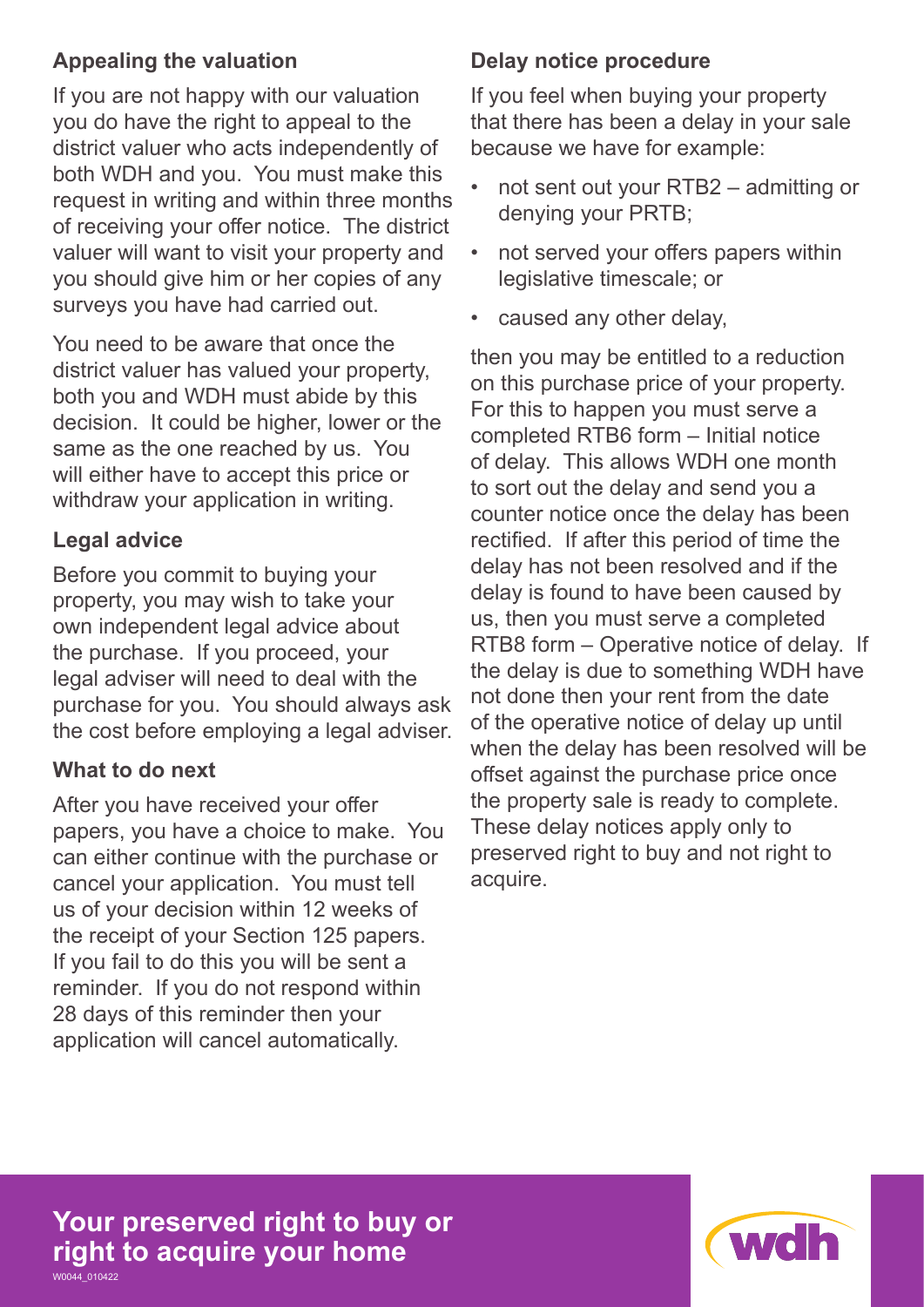WDH as your landlord can also serve delay notices referred to as completion notices if you are causing a delay in the process. The first one should be sent if you have not responded within 12 weeks from receipt of your S125 papers containing your offer giving you 28 days in which to respond. If a response is not received within the 28 day timescale, your application will be cancelled. If you haven't progressed the purchase of your property after three months from receiving your offer notice (S125 papers) WDH can serve a 'preliminary completion notice', which gives 56 days in which to complete the matter. If completion has not taken place within the 56 day timescale, a 'final completion notice' can be served, which gives a further 56 days in which to complete.

If completion has not taken place within the 56 day timescale of the final completion notice, your application will be cancelled. Please note that any delays caused by WDH will be taken into consideration before serving the above notices.

Landlord completion notices apply to both preserved right to buy and right to acquire.

# **Right to acquire (RTA)**

The RTA is a scheme that gives<br>
social landlords (RSLs) the legal<br>
social landlords (RSLs) the legal eligible tenants of registered right to buy their home.

If you became a new tenant with WDH after the date of transfer from Wakefield Council, 21 March 2005, you can only apply for the RTA. To qualify you must have spent three years as a public sector tenant of one of the qualifying landlords as listed in the Homes and Communities Agency booklet 'Guide to the Right to Acquire'. This booklet is available from any of our SAPs, from Merefield House and also by visiting our website at **wdh.co.uk**

You must live in your property as your only or principal home. You will not be eligible to claim the RTA if you:

- are an undischarged bankrupt or have a bankruptcy petition pending against you;
- are subject to a formal creditor's agreement made under the Insolvency Act;
- live in a property in certain designated rural areas;
- live in tied accommodation because a RSL employs you;
- live in a home designed with special features suitable for people with physical disabilities;
- the way in which the property was funded when WDH bought the property may affect your right to acquire; or

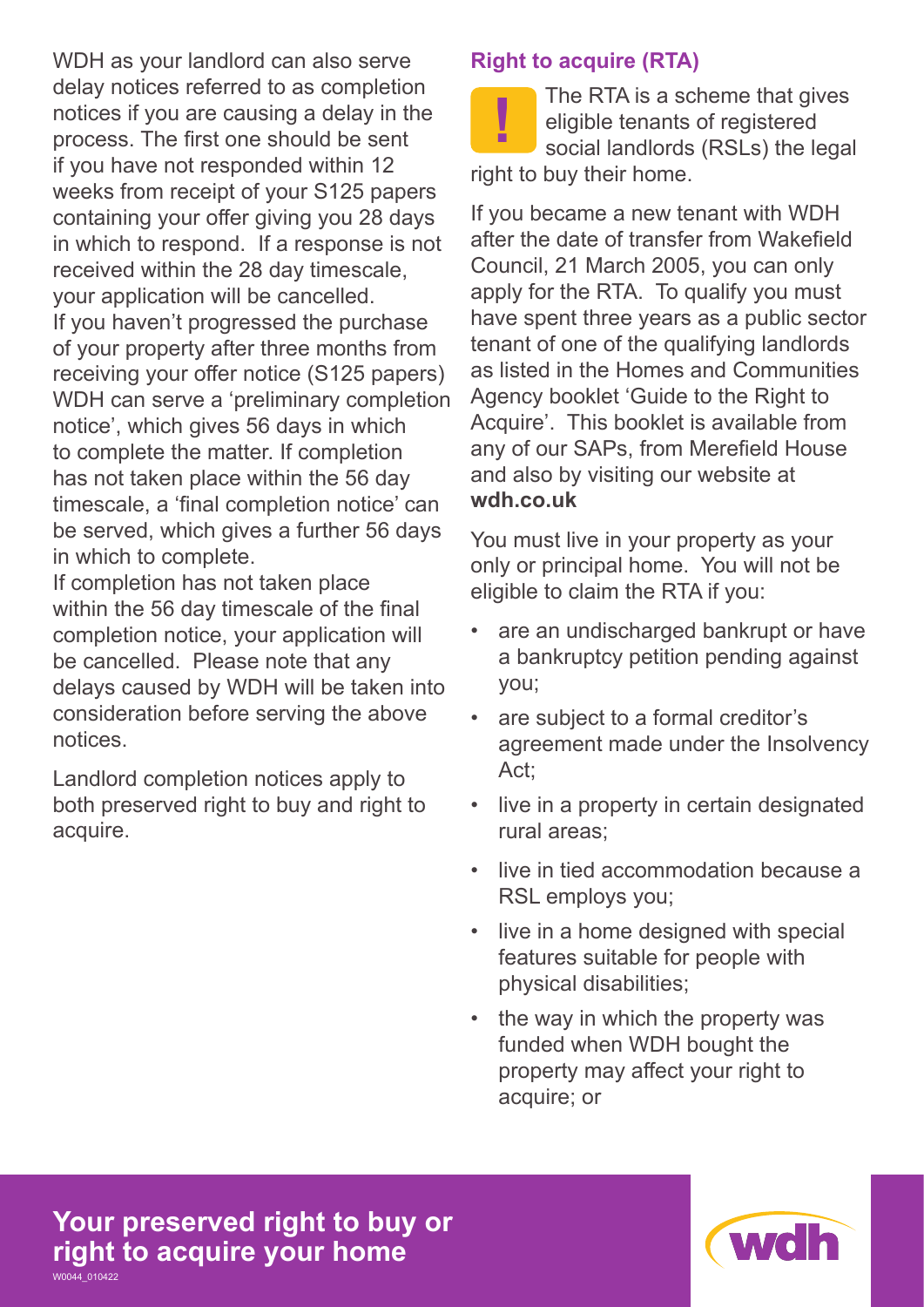• live in a home where your landlord has published notice of its intention to demolish the property within five years or served a notice that it intends to demolish within two years.

The above list is not exhaustive and for further information contact the RTB team.

# **Qualifying period**

For all new tenants with WDH after 21 March 2005 the qualifying period will be three years and you will qualify for the RTA scheme only.

## **Discount entitlement**

The maximum amount of discount available if you qualify for the RTA is £9,000.

## **Antisocial behaviour**

A RTA can be suspended or ended if a tenant, or their household or visitors, is / are engaging in antisocial behaviour or threatening to do so.

# **How do I apply for this scheme?**

If you wish to apply for the RTA, please contact us to get an application form RTA1.

These are available from the PRTB / RTA Team or any of our SAPs. Once completed, it should be returned to the PRTB / RTA office.

Buying a property through the RTA scheme is similar to that as described for PRTB so you may wish to also read the information given at the beginning of this leaflet.

# **Differences between the preserved right to buy and right to acquire schemes**

The most important difference between the two schemes is the way in which the discount is awarded.

The discount given for the RTA scheme is a fixed amount published by the Government. The current set discount for the Yorkshire area is £9,000. This is the amount you will have subtracted from the open market value of your property. For example, if your property is valued at £85,000 the discount for this area of £9,000 will be deducted. This will then give a discounted purchase price of £76,000. You can appeal the valuation in the same way as for the PRTB scheme.

There are three other differences between the RTA and the PRTB.

With the RTA scheme:

- there is no delay notice procedure;
- there is no cost floor rule to consider; and
- if you are getting a mortgage your finance provider must be an 'approved lender'. An approved lender is one that has permission under the Financial Services and Markets Act 2000 to enter into mortgages as a lender.

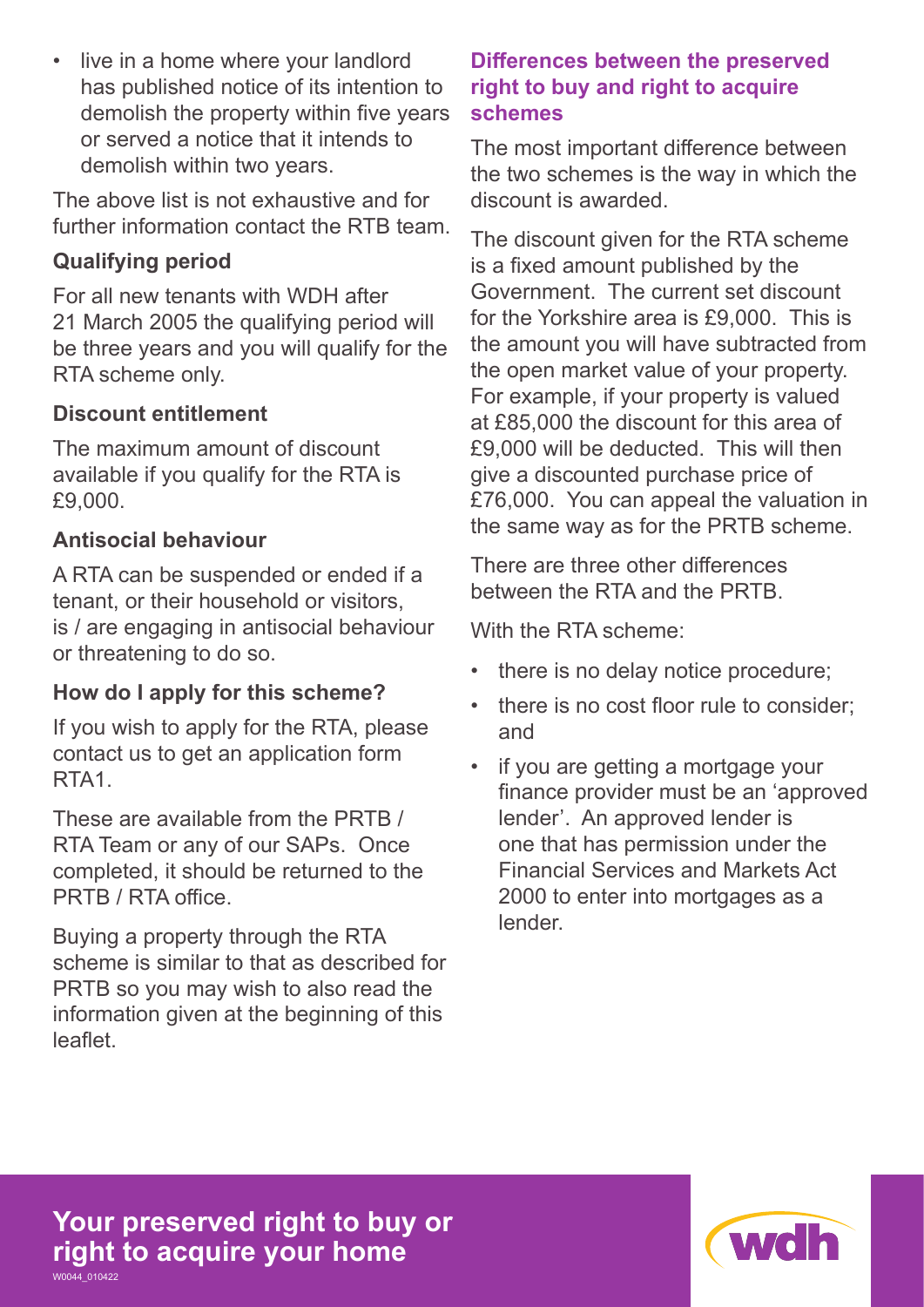#### **Points to note for both the preserved right to buy and the right to acquire schemes**

#### **Improvement works**

Once you submit a PRTB / RTA application form your home will not benefit from any of our major improvement schemes.

# **Costs involved in buying your property**

You are not charged by WDH for any work that they carry out on your behalf when you submit a PRTB / RTA application, for example, the valuation of the property.

You will however need to pay other organisations for at least some of the following.

# **Getting a mortgage**

It will be your responsibility to get a mortgage or alternative finance to buy your property. You may wish to seek independent financial advice.

There are different types of finance to help you to buy a property including, for example, funding options available in accordance with Sharia Law.

#### **Stamp duty**

This is a tax imposed by the Government on the sale of any property within certain price brackets. Further information on current rates can be obtained by visiting gov.uk/stamp-duty-land-tax-rates

# **Legal and survey fees**

You will need to contact local solicitors to obtain an estimate for legal fees.

Survey fees will depend on the type of survey you decide to have done. The survey carried out by your mortgage provider, if you have one, is for their benefit. This is so that they can be sure that the value agreed is enough to guarantee the amount of mortgage you are asking to borrow. The fee for both of these will be your responsibility.

You may decide that you would like to have a more comprehensive survey carried out. If so, you will need to contact a local firm of surveyors and arrange a fee with them. Please be aware that if you cancel your application to buy you will still have to pay all the above fees.

Before you buy, it is recommended, by the Department for Communities and Local Government, that you obtain an independent survey from a qualified surveyor.

#### **Mortgage arrangement fees**

These will be entirely your responsibility and vary from provider to provider.

# **Responsibilities of home ownership**

Once the purchase of your property has taken place, you will become a homeowner. You will then be solely responsible for meeting continuing regular payments. These payments will include some or all of the following:

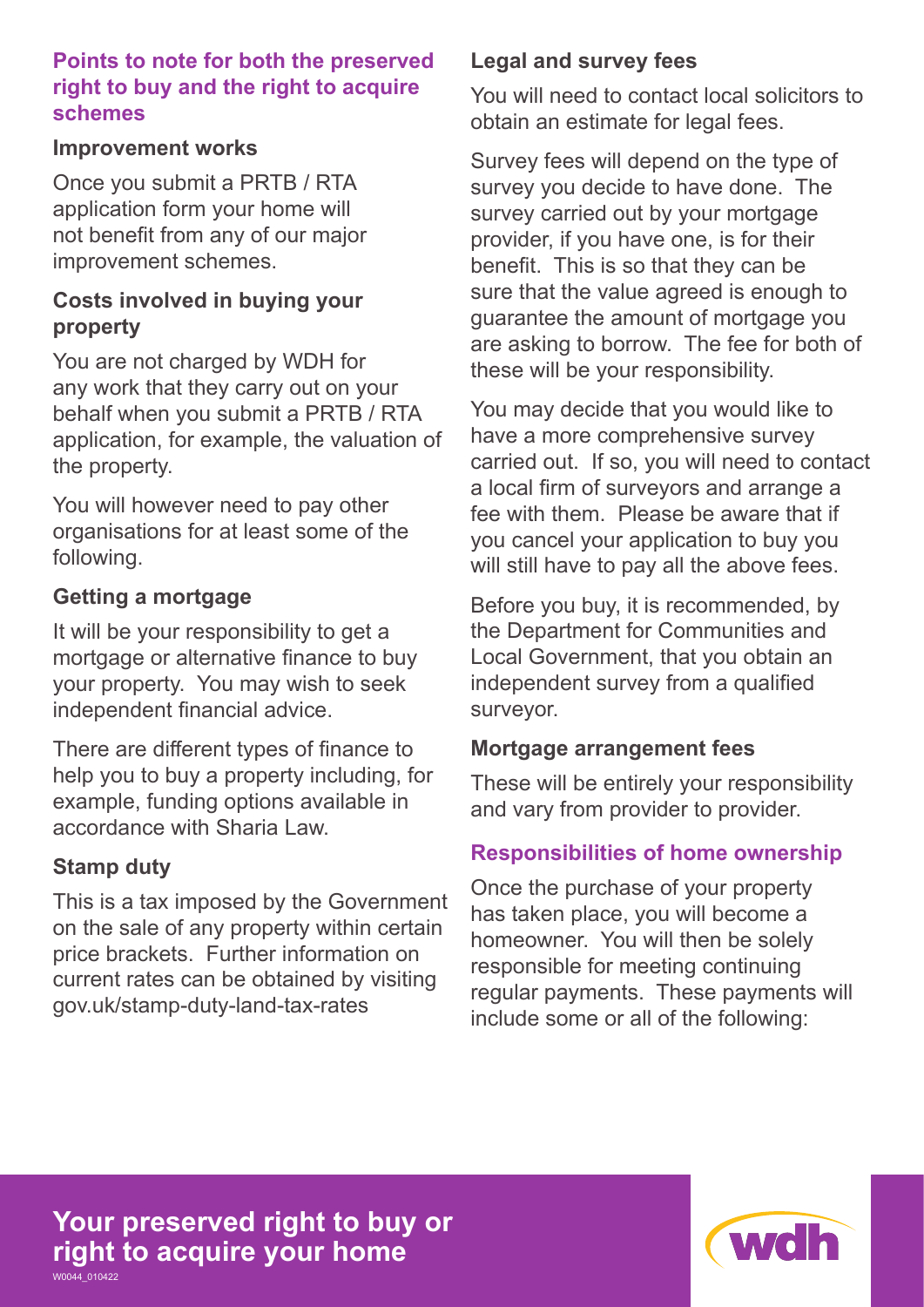# **Mortgage repayments**

Failing to meet your mortgage repayments could result in the repossession of your home by your mortgage provider. You may then become homeless.

# **Building and contents insurance**

This will be your responsibility. However, if your property is an apartment or maisonette, building insurance is included in the service charge administered by us. You will still be responsible for obtaining your own contents insurance.

#### **Life assurance and mortgage payment protection insurance**

Both are optional. The former pays off your mortgage if you die during the period of your mortgage and the latter covers the payment of your mortgage if you are made redundant or on becoming ill. This should be discussed with your provider.

# **Council tax**

This will be your responsibility.

# **Utility services**

These include gas and electricity bills and water rates and are your responsibility.

# **Annual service charges and ground rent**

Both these are payable annually and are always applicable if your property is an apartment or maisonette and in some cases, if it is a house, for example, grass cutting. Ground rent is payable for apartments and maisonettes. We manage certain services on your behalf for example lift maintenance and communal lighting. Your charges pay for these services and you are invoiced accordingly.

# **Regular maintenance costs**

Your property will also need to be kept in good repair and you will be responsible for all repairs and maintenance to your home. These can be very costly and could include, for example, central heating servicing, external painting to the outside of your property and in the case of apartments and maisonettes, service charges as mentioned above.

#### **Major repairs**

Such items as water drains, boiler replacement, electrical repairs and rewiring will be your responsibility.

Remember, unlike your rent, your mortgage repayments do not include building insurance, water rates and a free repairs service. Once you buy your home, these are your responsibility.

As a homeowner you will not receive any Housing Benefit to help with your mortgage payments.

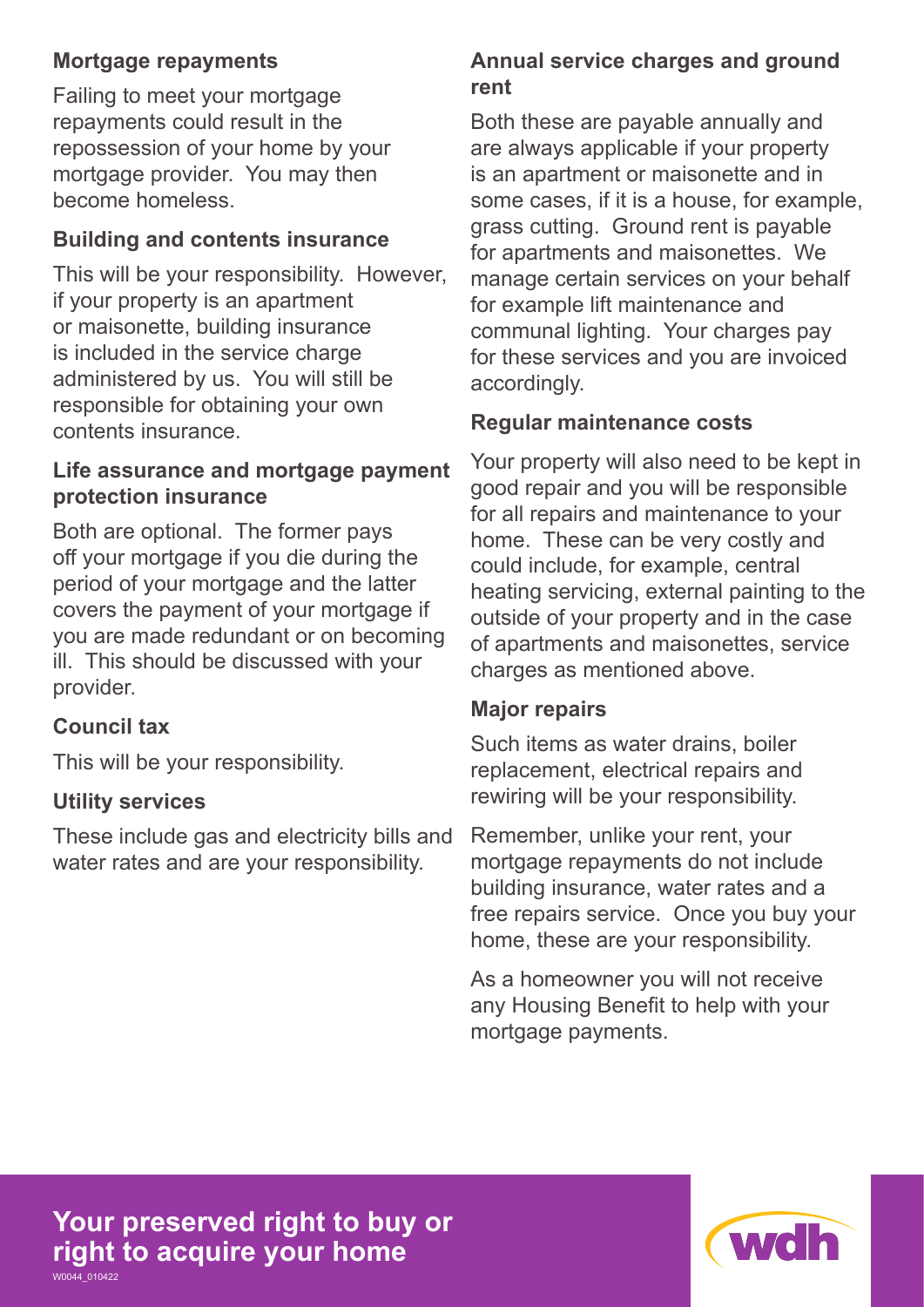If you are elderly and own your own home, its value may be taken into account when assessing whether you are eligible for financial help with the cost of residential care.

You must also be aware of the risk of repossession of your home and potential homelessness if you do not maintain your mortgage repayments.

## **After you buy your home**

## **Repayment of discount**

If you wish to sell your property and you applied to buy it after 18 January 2005, the period in which you will be required to repay discount entitlement is five years. The discount that could be reclaimed will be calculated as follows and will take account of any increase in the value of your home.

- If sold within a year, 100% is repayable.
- If sold within two years, 80% is repayable.
- If sold within three years, 60% is repayable.
- If sold within four years, 40% is repayable.
- If sold within five years, 20%.
- No repayment is required after five complete years, though your property must be offered back to WDH for the first ten years after purchase in any event.

If you sell your property within this five year period, the amount of discount to be repaid will be a percentage of the **resale** value rather than the value at the time you purchased the property.

For example, if your home was valued at £80,000 when you bought it from us and purchased through the **PRTB** scheme and you received a discount of £20,000, this means that your discount was 25% of the value.

However, if your home is valued at £100,000 when you wish to sell it and you sell within the second year of purchase, you will have to repay £100,000 x 25% of the value discount x 80% which is £20,000.

For **RTA** if your property was valued at £90,000 and you received the fixed discount at £9,000 this represents 10% of the property value. If, when you sell the property, it is valued at £120,000 and you sell within three years of purchase, then the amount to be repaid will be £120,000 x 10% discount x 60%, which is £7,200.

Under either scheme, if you choose to resell your home within ten years you must first offer it back to us.

If the property you have bought is an **apartment or maisonette**, you will be required, under the terms of your lease, to pay a service charge to cover the cost of communal repairs, major works and services provided. You lease everything within the internal walls of your apartment, and will be responsible for repairs to items within your home.

We are still your landlord and own the outside structure of blocks and the common parts / areas surrounding the apartments / maisonettes such as the gardens, and so on.

**Your preserved right to buy or right to acquire your home** W0044\_010422